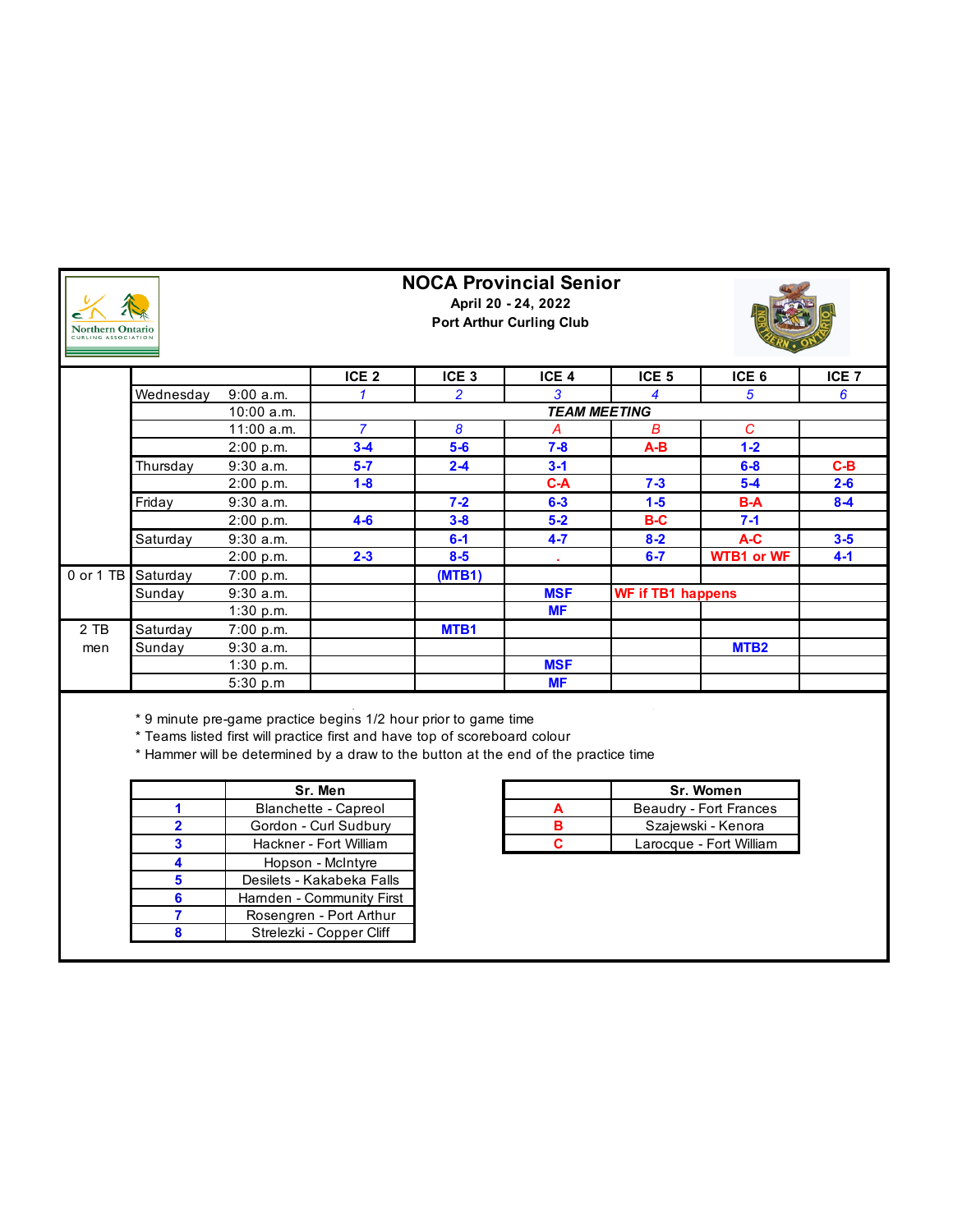



|                   | <b>2022 Senior Men's Provincial</b> |                 |                                     |  |  |
|-------------------|-------------------------------------|-----------------|-------------------------------------|--|--|
| <b>Team</b>       | <b>Club Name</b>                    | <b>Position</b> | <b>Name</b>                         |  |  |
| Hamden            | <b>Community First CC</b>           | <b>Skip</b>     | John McClelland                     |  |  |
|                   |                                     | Vice            | Dan Lemieux                         |  |  |
|                   |                                     | Second          | Rob Thomas                          |  |  |
|                   |                                     | Lead            | Al Hamden                           |  |  |
| Strelezki         | Copper Cliff CC                     | <b>Skip</b>     | Jason Strelezki                     |  |  |
|                   |                                     | Vice            | Chris Gordon                        |  |  |
|                   |                                     | Second          | <b>Alastair Giles</b>               |  |  |
|                   |                                     | Lead            |                                     |  |  |
|                   |                                     |                 | <b>Craig Ramsay</b>                 |  |  |
| Gordon            | Curl Sudbury                        | <b>Skip</b>     | Robbie Gordon                       |  |  |
|                   |                                     | Vice            | Ron Henderson                       |  |  |
|                   |                                     | Second          | Dion Dumontelle                     |  |  |
|                   |                                     | Lead            | Doug Hong                           |  |  |
|                   |                                     |                 |                                     |  |  |
| Hopson            | McIntyre CC                         | <b>Skip</b>     | Floyd Hopson                        |  |  |
|                   |                                     | Vice            | Jim Lauay                           |  |  |
|                   |                                     | Second          | Ken Stewart                         |  |  |
|                   |                                     | Lead            | Dan Johns                           |  |  |
| <b>Blanchette</b> | Capreol CC                          | <b>Skip</b>     | Greg Blanchette                     |  |  |
|                   |                                     | Vice            | <b>Robert Paquette</b>              |  |  |
|                   |                                     | Second          | Marcel Miron                        |  |  |
|                   |                                     | Lead            | Mike Auger                          |  |  |
|                   |                                     | Alternate       | <b>Tim Goulet</b>                   |  |  |
|                   |                                     |                 |                                     |  |  |
| Hackner           | Fort William CC                     | <b>Skip</b>     | Al Hackner                          |  |  |
|                   |                                     | Vice            | Frank Morissette                    |  |  |
|                   |                                     | Second          | Rob Sinclair                        |  |  |
|                   |                                     | Lead            | Gary Champagne                      |  |  |
| <b>Desilets</b>   | Kakabeka Falls CC                   | Skip            | <b>Mike Desilets</b>                |  |  |
|                   |                                     | Vice            | Scott Henderson                     |  |  |
|                   |                                     | Second          |                                     |  |  |
|                   |                                     |                 | Dale Wiersema<br><b>Bill Peloza</b> |  |  |
|                   |                                     | Lead            |                                     |  |  |
| Rosengren         | Port Arthur CC                      | <b>Skip</b>     | Ron Rosengren                       |  |  |
|                   |                                     | Vice            | Gary Maunula                        |  |  |
|                   |                                     | Second          | <b>Brent Adamson</b>                |  |  |
|                   |                                     | Lead            | Dave Scholz                         |  |  |
|                   |                                     |                 |                                     |  |  |
|                   |                                     |                 |                                     |  |  |